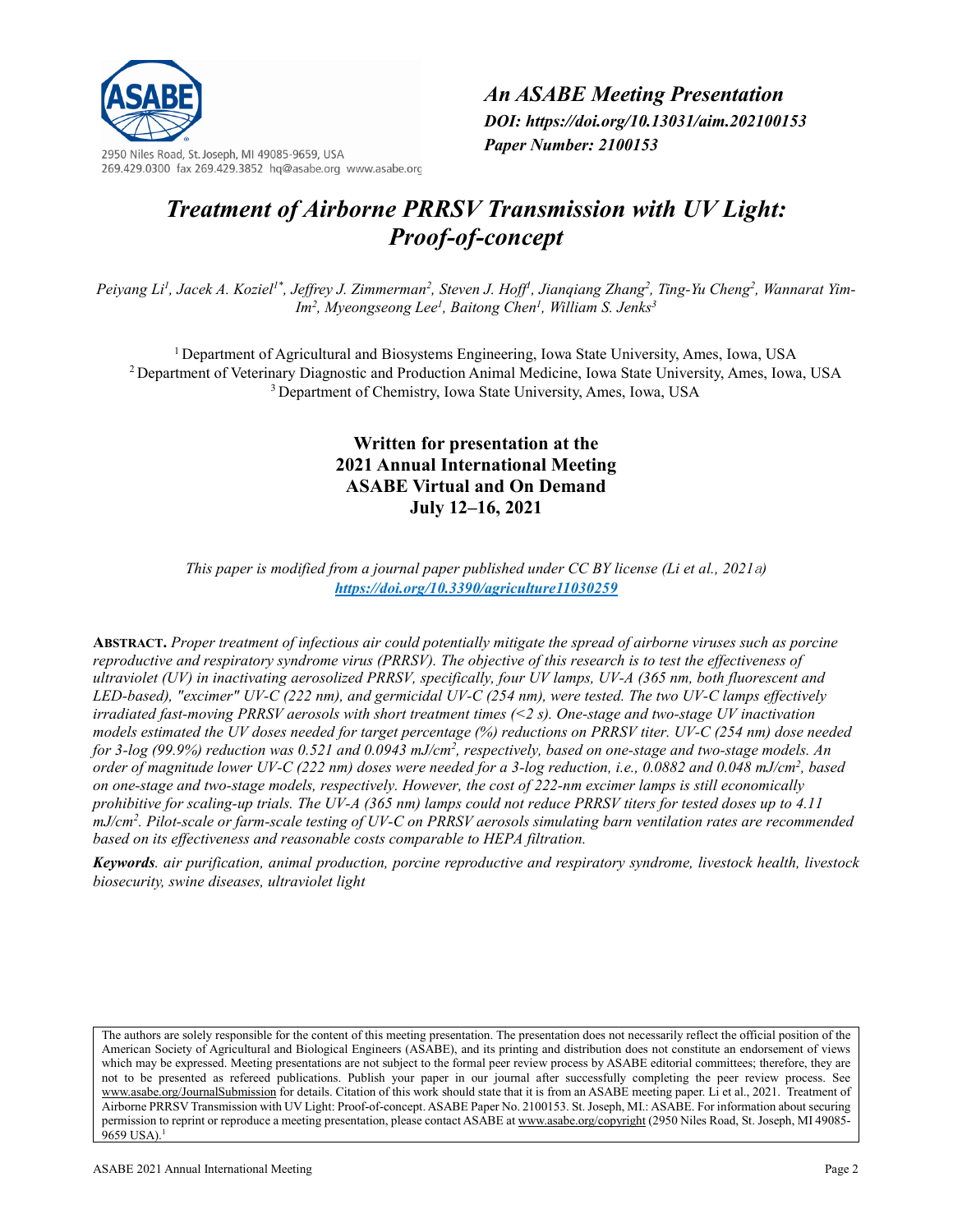# **Introduction**

Since its initial documentation in the late 1980s (Terpstra and Wensvoort, 1991; Wensvoort et al., 1991), porcine reproductive and respiratory syndrome (PRRS) has been one of the most impactful diseases affecting the United States swine industry. The disease has two overlapping clinical symptoms, reproductive failure or impairment, as well as respiratory diseases. The annual cost of PRRS disease to the producers in the USA was estimated to be USD 560 million estimated in 2005 (Neumann et al., 2005), USD 664 million in 2012 (Holtkamp et al., 2013), and USD 580 million in 2016 (Miller, 2017). The cost per pig ranged from USD 6.25 to 15.25 in the market (Holtkamp et al., 2013; Nathues et al., 2017). The battle against PRRS is still among the top priorities for producers and veterinarians.

Porcine reproductive and respiratory syndrome virus (PRRSV) can be transmitted via indirect contact (such as aerosol and fomites) or direct contact, but it likewise is found in aerosols generated by infected pigs and can reach susceptible pigs meters or perhaps kilometers away (Lager et al., 2000; Otake et al., 2002; Torremorell et al., 1997; Wills et al., 1997). Research suggests that infectious PRRSV aerosols may travel up to  $\sim$  9 km (Dee et al., 2009). Given its infectivity and airborne survivability, proper treatment or decontamination of PRRSV aerosols could effectively reduce transmission.

Mitigation against PRRS has been investigated at both laboratory and farm scales, including but not limited to air filtration, air ionization (La et al., 2019), non-thermal plasma (NTP) reactor (Xia et al., 2019), UV treatment (Dee et al., 2011), vaccination (Nan et al., 2017), and depopulation (Dee et al., 1994).

In terms of air filtration, high-efficiency particulate air (HEPA) filters have been used by selected few swine operations to treat incoming ventilation air and prevent barns from infectious airborne viruses. These filters were proven to effectively prevent the transmission of PRRSV (Dee et al., 2005; Dee et al., 2010). However, maintenance of these filters is labor-intensive and requires expensive addition to barn space. Thus, very few facilities in the USA can afford mechanical filtration of incoming air. A more affordable way of defending swine barns from incoming infectious air is needed for the industry.

Ultraviolet (UV) light, especially ultraviolet-C (UV-C, ranging from 200–280 nm) [Bolton and Colton, 2008; Holtkamp et al., 2020], has been proven to disinfect or inactivate pathogens. In theory, UV can potentially reduce operational and capital costs by eliminating the implementation of high-grade filters. To date, only one paper has been published on the use of UV for aerosolized PPRSV inactivation (Cutler et al., 2012). At present, Cutler et al. (2012) remains the benchmark study on UV-C treatment of aerosolized PRRSV. UV-C (254 nm) inactivation and parameters under static conditions (i.e., no aerosol generation) were reported by Cutler et al. (2011) for both one-stage and two-stage models. Under dynamic conditions (i.e., irradiation on PRRSV aerosols), only a one-stage model was reported by Cutler et al. (2012). The estimations on UV-C (254 nm) doses needed to inactivate practical PRRSV levels (e.g., 90, 99, 99.9%) remain very limited, i.e., Cutler et al. (2012) proposed the UV-C dose of 1.21 mJ/cm2 for 99.9% aerosolized PRRSV reduction (1 mJ = 0.001 J). In addition, the routine use of UV-C at 254 nm on farms raises concerns about its potentially harmful effects, such as eye and skin damages on both workers and animals.

More recently, reports on the inactivation of pathogens using "excimer" UV-C in vitro have appeared [Buonanno et al., 2017;Welch et al., 2018]. The excimer lamp (207–222 nm in the UV-C range) poses less risk to humans (innocuous to mammalian skins and eyes) compared with 254 nm (Buonanno et al., 2017), while still being germicidal for Methicillinresistant Staphylococcus aureus (MRSA) [Buonanno et al., 2017] and H1N1 influenza virus (Welch et al., 2018). There are no published data on the effectiveness of UV-C excimer (207–222 nm) to treat airborne PRRSV. Similarly, there are no published data on the inactivation of aerosolized PRRSV using UV-A (315–400 nm). UV-A is commonly known as "blacklight", considered less harmful, and used for, e.g., artificial sun tanning. Recent research has shown that both UV-C and UV-A can be effective in mitigating emissions of odor, odorous volatile organic compounds (VOCs), a potent greenhouse gas (N2O), and ammonia (NH3) (Yang et al., 2020; Lee et al., 2021; Lee et al., 2020a; Lee et al., 2020b; Maurer et al., 2019; Zhu et al., 2017) on lab and pilot scales. Thus, there is an opportunity to consider that UV treatment could be beneficial to mitigate both gaseous emissions and the pathogen load.

Given this background, we addressed specific objectives in this laboratory-scale proof-of-concept research:

1. Quantify and compare the inactivation of aerosolized PRRSV by UV-C germicidal (254 nm), UV-C "excimer" (222 nm), UV-A fluorescent (365 nm), and UV-A LED (365 nm).

2. Estimate the UV-A and UV-C dose needed for 90, 99, and 99.9% reduction in infectious aerosolized PRRSV.

3. Evaluate the techno-economic feasibility of UV treatment for airborne PRRSV in a swine barn inlet air.

This research is a subsequent study following Li et al. (2021b) and Koziel et al. (2020), where a system of PRRSV aerosolization, sampling, and recovery was designed, built, and verified.

# **Materials and Methods**

### **Experiment Overview (Obj. 1)**

The experimental setup (Figure 1) consisted of three major sections: (i) aerosolization section, (ii) treatment section, and (iii) sampling section, in the order of the airflow direction. Section (i) provided for PRRSV aerosolization, airflow regulation, and monitoring; Section (ii) provided the PRRSV aerosol-controlled UV exposure; Section (iii)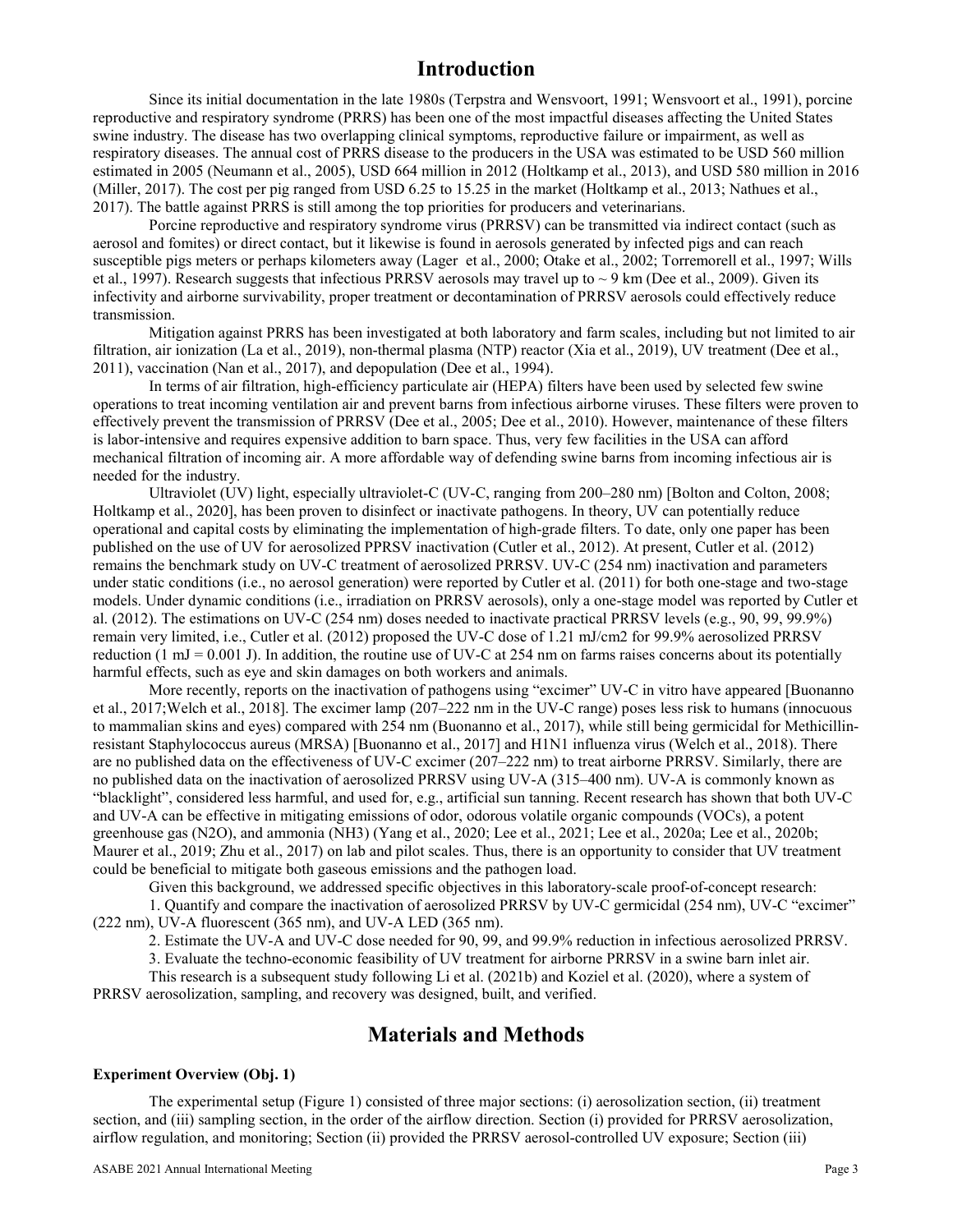sampled the aerosolized PRRSV after UV-treatment. The impinger liquid was tested for viable PRRSV, and the concentration was expressed as median tissue culture infectious dose  $(TCID<sub>50</sub>)$ .

The setup and procedure were based on Li et al. (2021b), except Section (ii), the treatment section, was installed with UV lamps to irradiate fast-moving PRRSV aerosols.



**Figure 1.** Experimental setup for porcine reproductive and respiratory syndrome virus (PRRSV) aerosol generation, UV treatment, and collection of treated PRRSV aerosols inside a fume hood. (Published as Figure 1 in Li et al., 2021a under CC BY license).

Experimental procedures, e.g., PRRSV aerosolization and aerosol sampling, were conducted in a BSL-1 setting (Iowa State University, USA), and the virus isolation was conducted in a BSL-2 laboratory (Veterinary Diagnostic Laboratory, College of Veterinary Medicine, Iowa State University).

#### **PRRSV Propagation and Aerosolization (Preparation for Obj .1)**

The PRRSV used in this experiment (MN-184, PRRSV-2 Lineage 1) was provided by the Veterinary Diagnostic Laboratory (College of Veterinary Medicine, Iowa State University). The virus was propagated in the MARC-145 cell line that was derived from the African monkey kidney cell line MA-104 (Kim et al., 1993) . The details of PRRSV propagation and storage are fully described in (Li et al., 2021b). The propagated virus inoculum had a virus titer of  $1 \times 10^{5.56}$ TCID<sub>50</sub>/mL.

To generate PRRSV aerosols, compressed air first passed through a mass flow controller (MFC) (model#: GFCS-010013, Aalborg Instruments and Controls Inc., Orangeburg, New York, USA) and then to a 24-jet Collison nebulizer (formerly BGI Inc., now CH Technologies, Westwood, NJ, USA) (Li et al., 2021b). The nebulizer was prefilled with 60 mL of PRRSV inoculum with 0.2% (v/v) antifoam A emulsion (Sigma-Aldrich Corp., St. Louis, MO, USA) and 2 ppm of Rhodamine B powder (Sigma-Aldrich Corp., St. Louis, MO, USA). The Rhodamine B served as a positive qualitative control to confirm the impingers' proper functioning to capture surviving aerosolized PRRSV. Antifoam A was previously shown to reduce foaming, with no harmful effect on laboratory cultured cells or PRRSV itself (Hermann et al., 2006). The nebulizer aerosolized  $\sim$  35 mL of PRRSV inoculum under a pressure of around 20 psi in each ( $\sim$  45-min) experiment. PRRSV aerosols were directed to the glass container (3 gals, or 12 L) and then into Manifold 1, where they were distributed into eight branches (quartz tubes) for UV irradiation.

#### **UV Light Selections and Measurements (Obj. 1)**

#### *UV Light Selections*

Four types of UV light with three different wavelengths were used: (i) 365 nm UV-A fluorescent black light blue (BLB) light (F15T8BLB) (Ushio America Inc., Cypress, CA, USA), (ii) 365 nm UV-A LED lights (research-grade prototype, LED board + power supply) (Once Inc., Plymouth, MN, USA), (iii) 222 nm UV-C excimer light (Ushio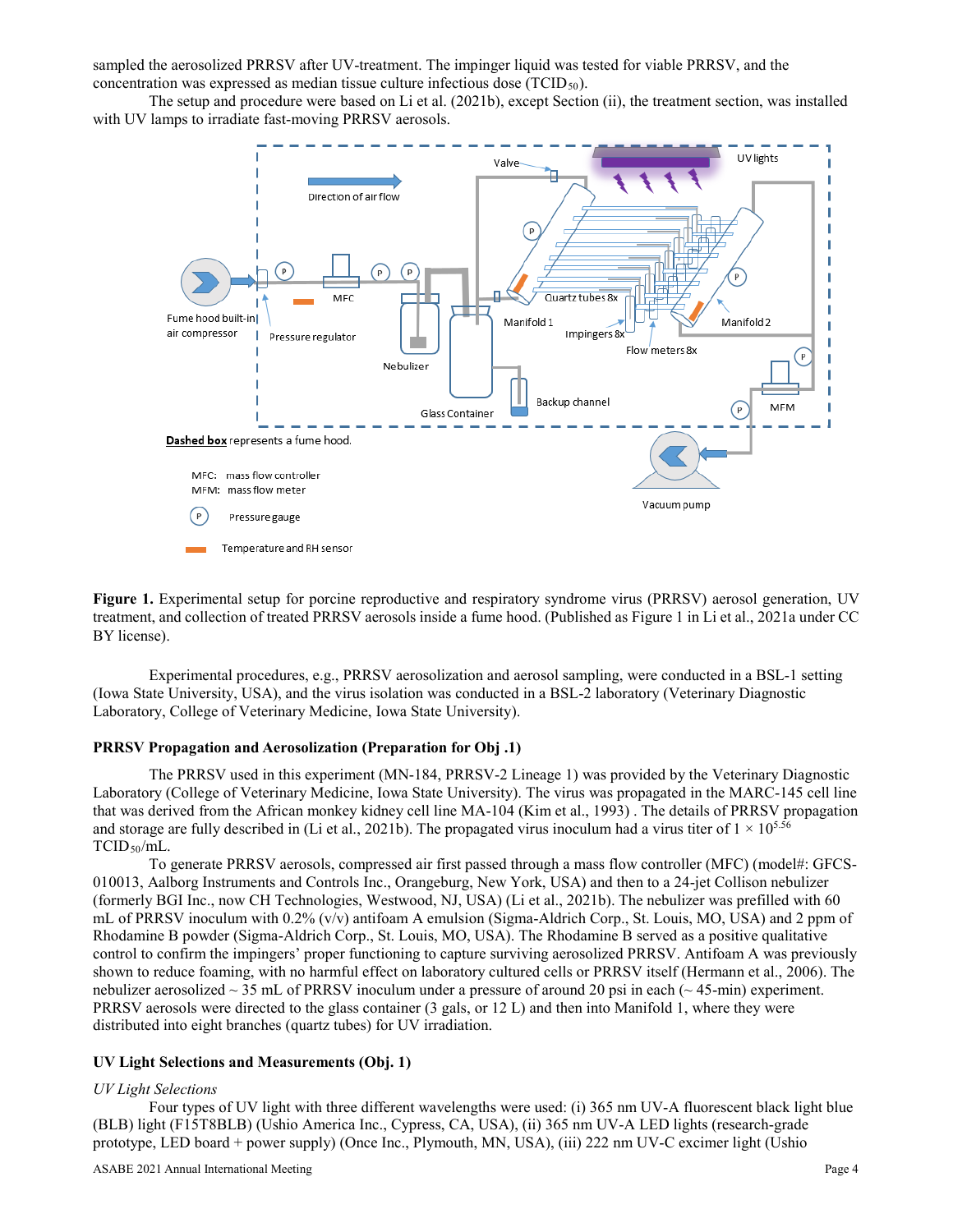America Inc., Cypress, CA, USA), and (iv) 254 nm UV-C germicidal light (G15T8) (Ushio America Inc., Cypress, CA, USA).

The UV-A fluorescent (365 nm) and UV-C germicidal (254 nm) bulbs were mounted in two XX-15A UV fixtures, respectively (Spectronics Corp., New York, NY, USA). Each fixture could accommodate two lamps, with each consuming 15 watts of power, although the full UV power is just a fraction of it. The LED lamp for UV-A (365 nm) was a square-shaped plate  $(0.3 \times 0.45 \text{ m})$  mounted with dozens of small LED bulbs, equipped with an additional power supply. The UV-C excimer (222 nm) lamp was a single-bulb system with a customized power supply and its nominal power consumption of 300 W.

#### *UV Light Intensity Measurement*

The light intensity was measured (ILT 1700 radiometer, International Light Technologies, Peabody, MA, USA) using wavelength-specific sensors and filters. Four combinations of sensor/probe were used for the measurement of each lamp: (i) SED240 sensor added with an NS254 filter that can measure a center wavelength of 254 nm, with a tolerance range of 254–257 nm; (ii) SED240 sensor equipped with an NS220 filter that can measure a center wavelength of 220 nm, with a tolerance range of 219–223 nm; (iii) SED033 sensor with an NS365 filter that has a tolerance range of 365–367 nm (manufacturer information). The radiometer, all detectors, and filters were factory-calibrated before measurements. All UV lamps were turned on for 5 min before each measurement to ensure steady, stable, and consistent irradiation. During the light intensity measurements, the radiometer sensors were positioned 10 cm directly underneath the UV lights.

To better understand the UV intensity inside the quartz tube, the tubes were horizontally cut in half to allow the sensor to be positioned directly underneath the top half. The UV light intensity measurement was conducted on the layout of eight quartz tubes. Quartz tubes were used in this experiment as channels to carry and separate PRRSV aerosols. The circular, cross-sectional area of the tubes created difficulty when measuring and estimating UV light intensity and dose, as the UV sensor probe cannot be inserted inside for the real measurement. Therefore, we cut the quartz tube horizontally in half when measuring the light intensity. Seven equally spaced  $(~4 cm)$  points were measured over the length of each tube. In total, the light intensity at 56 points was measured, and an irradiation map was drawn for each type of UV. Figures B1– B4 in Appendix B show the maps of UV light intensity (irradiation) for all four types of UV lamps used in this experiment. Supplementary Figures S1–S7 present the UV lamps used in this experiment and an example of light intensity measurement.

During each experiment, the UV sensor was positioned at a reference point near Manifold 1 for monitoring purposes to ensure that the lamps were functioning normally. The summary of UV light intensity data was recorded in Table 1.

**Table 1.** Average UV light intensity for each treatment (quartz tube #) measured without tube shielding. In the experiment, the quartz tubes were covered with different lengths of polyvinyl chloride (PVC) pipes to control the UV dose, and thus, the effective light intensity was estimated for each treatment separately.

|                          | UV Light Intensity ( $mW/cm2$ ) |                    |                       |               |
|--------------------------|---------------------------------|--------------------|-----------------------|---------------|
|                          | $UV-C$                          | $UV-C$             | $UV-A$                | UVA           |
|                          | $(254 \text{ nm})$              | $(222 \text{ nm})$ | (365 nm, fluorescent) | (365 nm, LED) |
| Treatment 1 <sup>*</sup> | 0.11                            | 0.028              | 0.57                  | 1.71          |
| Treatment 2              | 0.14                            | 0.039              | 0.70                  | 1.93          |
| Treatment 3              | 0.15                            | 0.041              | 0.77                  | 2.00          |
| Treatment 4              | 0.16                            | 0.044              | 0.80                  | 2.02          |
| Treatment 5              | 0.16                            | 0.042              | 0.79                  | 2.01          |
| Treatment 6              | 0.15                            | 0.043              | 0.74                  | 1.99          |
| Treatment 7              | 0.13                            | 0.042              | 0.66                  | 1.90          |
| Treatment 8              | 0.10                            | 0.039              | 0.49                  | 1.66          |

\*Treatment 1 refers to quartz tube 1. The same rule applies to all the treatments.

#### *UV Treatment of Aerosolized PRRSV*

Eight identical quartz tubes (ID = 25 mm, OD = 28 mm, length = 30 cm) (Technical Glass Products Inc., Painesville Twp., OH, USA) were positioned horizontally with an equal gap (5 cm) between each. Both ends of each tube were connected with plastic tubes and sealed by parafilm. The UV lights were placed on top of the tubes, 10 cm from the tubes' central horizontal plane. Additionally, note that the lamps were positioned horizontally at 90 degrees to the quartz tubes. This setting was intended to create a more uniform distribution of UV across the eight tubes.

Each treatment (quartz tube) represented a different level of UV dose. This was achieved by shielding different lengths of the quartz tubes with PVC tubes that were tailored to cover a desired section of the quartz, thereby achieving various treatment (UV exposure) times. The shielding options were 14.3, 28.6, 42.9, 57.2, 71.5, 85.8, 100% of the length of each quartz tube. The treatment times (calculated by dividing the exposed tube length by aerosol velocity) were 1.81, 1.55, 1.29, 1.03, 0.77, 0.52, 0.26, 0 s, i.e., from exposed to fully shielded. The layout of the treatments is shown in Figure B5 in Appendix B, and the illustrative photo is shown in Figure S7. For each type of UV, four (*n* = 4 replications) experiments were conducted.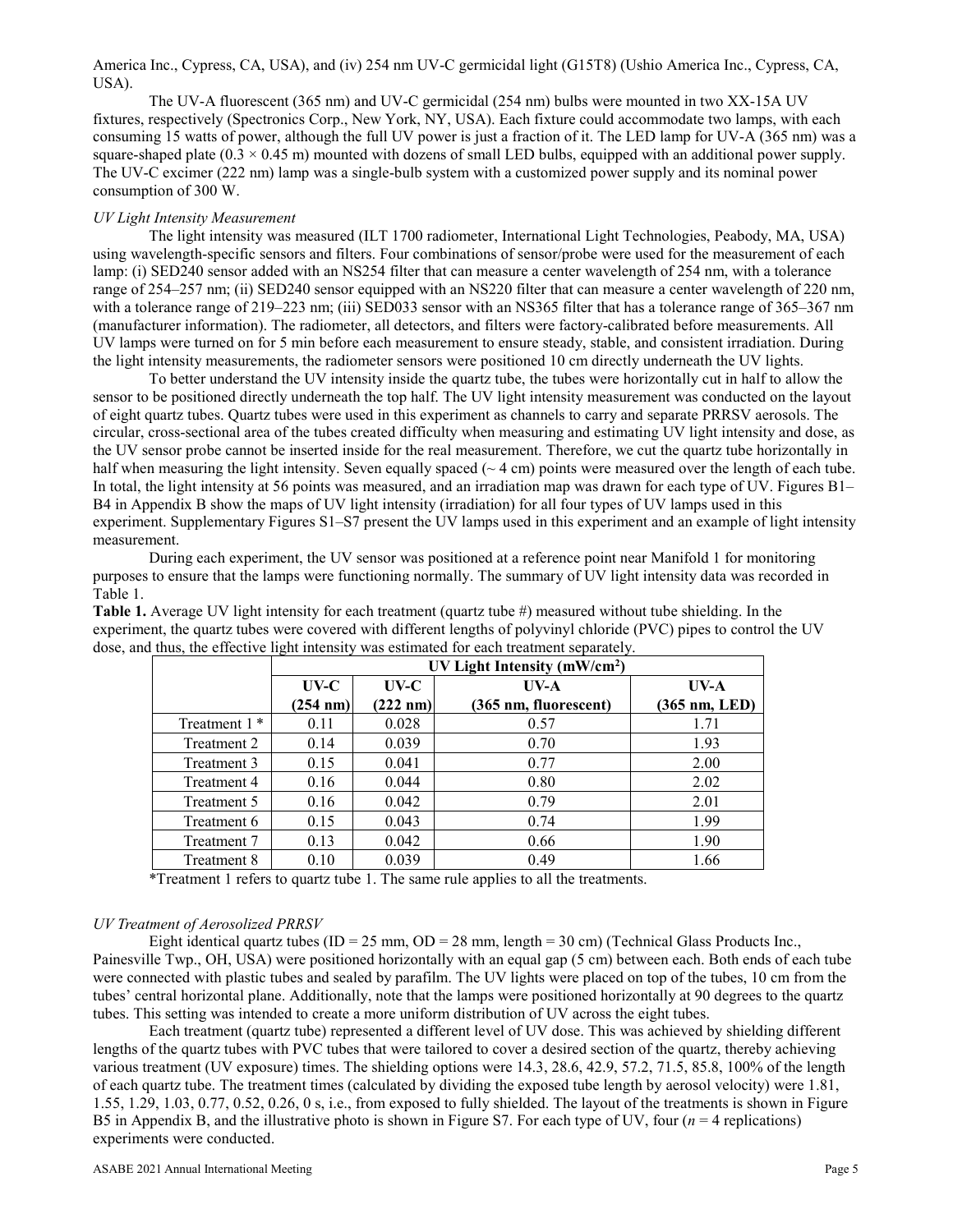The Bunsen–Roscoe Reciprocity Law dictates the calculation of the UV dose:  $D = I \times T$  (1) where D is the UV dose  $(mJ/cm<sup>2</sup>)$ , I is irradiance or light intensity  $(mW/cm<sup>2</sup>)$ , and T is the UV treatment time (s).

# **Post-UV-Irradiation Aerosol Collection, Recovery, and PRRSV Titer Calculation (Obj. 1)**

Before each experiment, the UV light was turned on for 5 min to stabilize UV irradiation. After that, the vacuum pump was turned on, immediately followed by opening the compressed air valve. The rear (right side) end of each quartz tube was connected to a glass AGI 7541 impinger (Ace Glass Inc., Vineland, NJ, USA) with a flow rate of 6 L/min. Each impinger was filled with 15 mL of PBS and 0.1% (v/v) antifoam A emulsion. The impingers function by impacting aerosolized virus onto the surface of the liquid. Thereafter, the liquid was tested to determine its concentration of infectious virus. Downstream of each impinger was a flow meter (Catalog No. RMA-21-SSV, Dwyer Instruments Inc., Michigan City, IN, USA) to adjust the flow rate to achieve equal distribution of the flow across the tubes. The sample collection time was 45 min per experiment. Desiccation of impinger fluid is sometimes a problem in aerosol collection experiments. In this study, minimal impinger fluid loss was noted, i.e., < 2 mL.

To determine the infectious virus titer, impinger fluid was transferred to a biosafety cabinet in a BSL-2 laboratory for 10-fold serial dilutions performed on 96-well plates, with eight replicates for each sample. Each well in 96-well plates (except for the first row) was prefilled with 270 µL of RPMI-1640 medium, and then, the sample was added to the plates' first row. The RPMI-1640 medium was supplemented with 10% fetal bovine serum, 2 mM L-glutamine, 0.05 mg/mL gentamicin, 100 unit/mL penicillin, 100  $\mu$ g/mL streptomycin, and 0.25  $\mu$ g/mL amphotericin [32]. The solution was then mixed, and 30 µL of liquid was transferred sequentially from one row to another. Thus, the dilution for each row ranged from  $10^0$ ,  $10^{-1}$ , ..., to  $10^{-7}$ , respectively. Thereafter, 100 µL from each well was inoculated into subconfluent MARC-145 cells grown in 96-well plates. The plates were incubated at 37 °C in a humidified 5%  $CO_2$  incubator. Cytopathic effect (CPE) development was checked under an optic microscope daily, and infected wells were marked as positive until no additional wells were identified as infected (5 to 7 days). To confirm the presence of PRRSV, the cell plates were fixed (80% acetone for 10 min), dried, and then stained with a PRRSV nucleocapsid protein-specific monoclonal antibody (SDOW17-F) conjugated to fluorescent isothiocyanate (Rural Technologies, Inc., Brookings, SD) for 1 h at 37 °C in the incubator. The antibody conjugate was decanted, and the cell plates were washed with PBS  $(1\times, pH 7.4)$  3 times, 5 min each time. Plates were read under an Olympus IX71 fluorescent microscope (Olympus America Inc., Center Valley, PA, USA) (Li et al., 2021b). The Spearman–Kärber method (Hamilton et al., 1977; McAuslan, 1964; Karber, 1931) was used to calculate the virus titers based on the number of wells showing positive PRRSV-specific fluorescence at specific dilution, and the results were expressed as  $TCID_{50}/mL$  of the impinger sampling fluid.

# **UV Inactivation Models (Obj. 2)**

The statistical analysis was conducted using the *R* statistical program (version 3.6.3, R Studio, Boston, MA, USA). The packages used for modeling were "car" (for model comparison and lack of fit) (Fox, 2021), and "minpack.lm" (Elzhov et al., 2016) and "nlme" (Pinheiro et al., 2021) (both for two-stage models). The inactivation models shown in the Results section were based on the one-stage and two-stage microbial survival models mentioned in Kowalski (2000) and Riley et al. (1972). Briefly, the one-stage microbial inactivation (or reduction) model treated the microbial population as a homogeneous population in which all members are equally susceptible to inactivation, i.e., a monomolecular reaction [42]. In contrast, two-stage inactivation assumes the microbial population is composed of two types, one type more susceptible to UV and one less so. Cutler et al. (2011) analyzed the fitness of one-stage and two-stage inactivation models for static PRRSV inoculum. In this research, the data were processed in both one- and two-stage inactivation models.

The one-stage model (adopted from Chick's law),

$$
log_{10}N_t = log_{10}N_0 - kD_t + C_1
$$
 (2)

Rearrange Eqn. [2] to get the fraction of surviving pathogens ( $log_{10}$  normalized),

$$
log_{10} \frac{N_t}{N_0} = -kD_t + C_1
$$
\n(3)

where  $N_t$  = virus titer (TCID<sub>50</sub>/mL) in the impinger fluid after UV treatment with a  $D_t$ ;  $N_0$  = virus titer (TCID<sub>50</sub>/mL) in the control sample (without UV exposure);  $k =$  inactivation rate (cm<sup>2</sup>/mJ);

 $D_t$  = UV dose (mJ/cm<sup>2</sup>), calculated by Eqn. (1);

 $C_1$  = intercept for the one-stage model.

The two-stage model can be expressed as,

$$
log_{10}N_t = log_{10}N_0 + log_{10}[(1-f) \cdot 10^{-k_1D_t} + f \cdot 10^{-k_2D_t}] + C_2
$$
\n(4)

Rearrange Eqn. [4] to get the fraction of surviving pathogens ( $log_{10}$  normalized),

$$
log_{10} \frac{N_t}{N_0} = log_{10}[(1-f) \cdot 10^{-k_1 \cdot D_t} + f \cdot 10^{-k_2 \cdot D_t}] + C_2
$$
\n(5)

*1* -  $f$  = the fraction of the virus population that is more susceptible to UV treatment with an inactivation rate  $k_1$ ;  $f$  = the fraction of the virus population that is more resistant to UV treatment with an inactivation rate  $k_2$ ;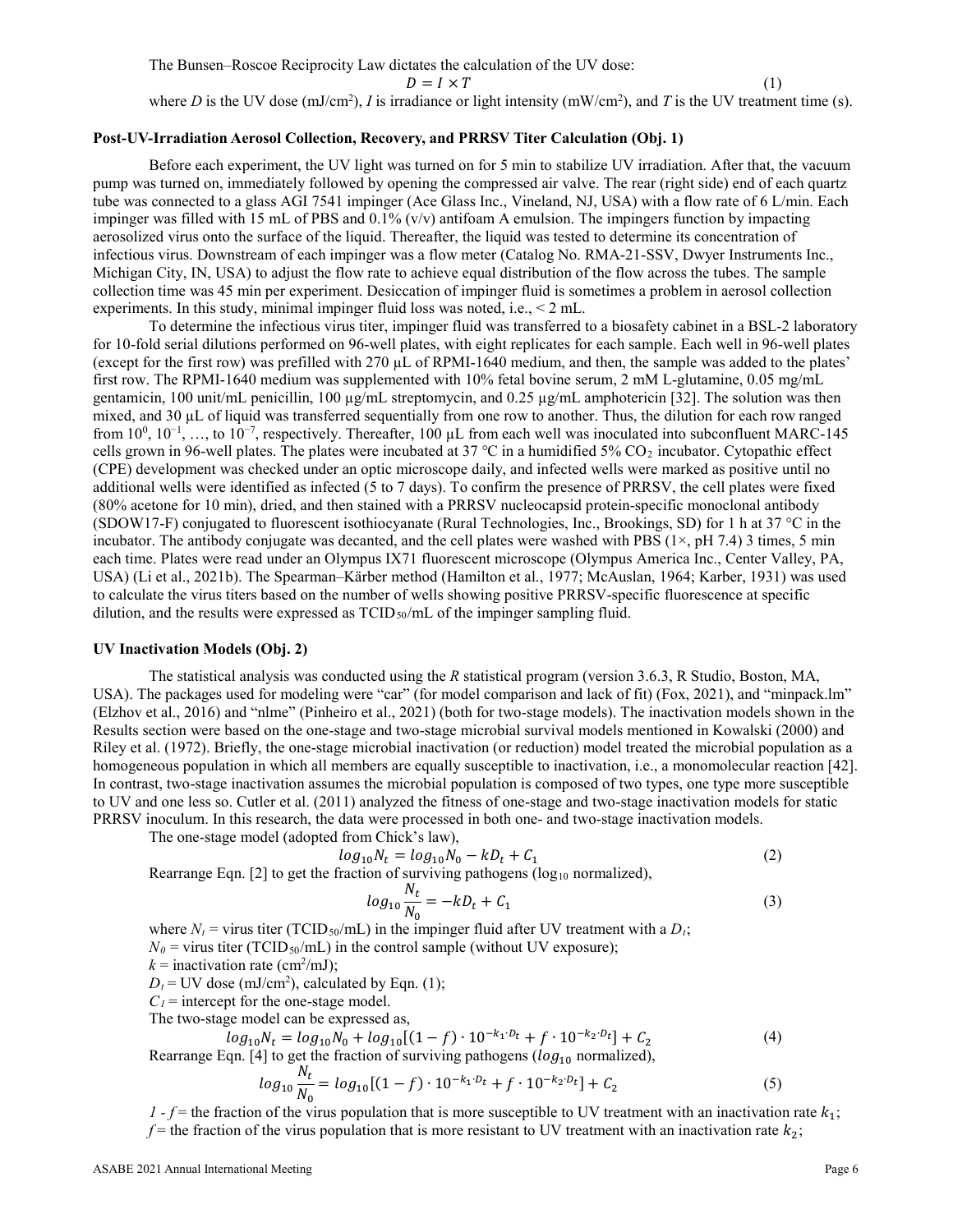$k_1$  = inactivation rate for the susceptible fraction of the virus population under UV treatment;

 $k_2$  = inactivation rate for the resistant fraction of the virus population under UV treatment;

 $C_2$  = intercept for the two-stage model.

# **Results**

### **Effectiveness of UV to Treat Airborne PRRSV (Obj. 1)**

Figures 2–5 summarize the UV inactivation of aerosolized PRRSV. Two curves (one-stage and two-stage) were drawn to show the data fit in the inactivation models, which described the kinetics of inactivation. We adopted the onestage and two-stage microbial survival models previously described by Kowalski et al. (2000) and Riley et al. (1972). The following is an analysis of our results for the purpose of modeling the UV doses required for PRRSV inactivation.



**Figure 2.** UV-C (254 nm) treatment inactivation of aerosolized PRRSV. PRRSV post-UV survival (%) =  $N_t/N_0$ . A log10 normalized PRRSV post-UV survival is shown in Figure A1. One-stage and two-stage inactivation models are marked with dashed and solid lines, respectively. (Published as Figure 2 in Li et al., 2021a under CC BY license).



**Figure 3.** UV-C (222 nm) treatment inactivation of aerosolized PRRSV. PRRSV post-UV survival (%) =  $N_t/N_0$ . A  $log_{10}$ normalized PRRSV post-UV survival is shown in Figure A2. One-stage and two-stage inactivation models are marked with dashed and solid lines, respectively. (Published as Figure 3 in Li et al., 2021a under CC BY license).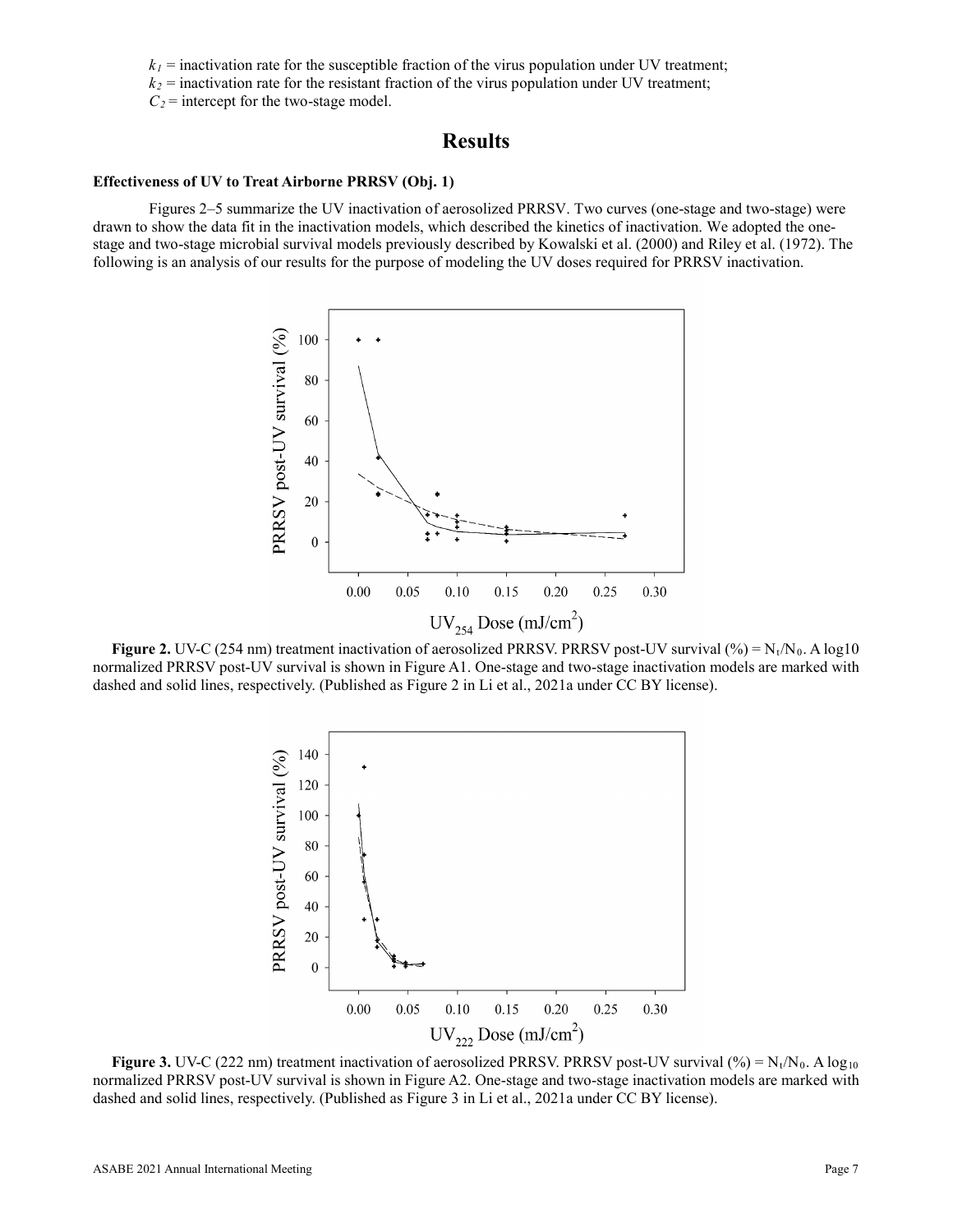

**Figure 4.** UV-A (365 nm, fluorescent) treatment inactivation of aerosolized PRRSV. PRRSV post-UV survival (%) =  $N_t/N_0$ . A log<sub>10</sub> normalized PRRSV post-UV survival is shown in Figure A3. One-stage and two-stage inactivation models are marked with dashed and solid lines, respectively. (Published as Figure 4 in Li et al., 2021a under CC BY license).



**Figure 5.** UV-A (365 nm, LED) treatment inactivation of aerosolized PRRSV. PRRSV post-UV survival (%) =  $N_t/N_0$ . A log<sub>1supp0</sub> normalized PRRSV post-UV survival is shown in Figure A4. One-stage and two-stage inactivation models are marked with dashed and solid lines, respectively. (Published as Figure 5 in Li et al., 2021a under CC BY license).

#### **Estimations of UV Dose Needed for 90, 99, and 99.9% Airborne PRRSV Reduction (Obj. 2)**

Table 2 shows the parameters (including inactivation rate, *k*) of the one-stage and two-stage models derived from the experimental data. The raw experimental data was organized into a spreadsheet (UV dose vs. PRRSV titer.xlsx) included in Supplementary Materials.

**Table 2.** One-stage and two-stage models, parameter estimations, and model parameters for inactivation of airborne PRRSV with four types of UV light tested.

| UV types<br><b>Parameters</b>               | $UV-C$<br>(254 nm) | UV-C<br>Excimer<br>$(222 \text{ nm})$ | $UV-A$<br>$(365 \text{ nm},$<br><b>Fluorescent</b> ) | $UV-A$<br>$(365$ nm,<br><b>LED</b> ) |
|---------------------------------------------|--------------------|---------------------------------------|------------------------------------------------------|--------------------------------------|
| <b>Two-stage inactivation model</b>         |                    |                                       |                                                      |                                      |
| Intercept                                   | $-0.0603$          | 0.03226                               | 0.012422                                             | $-0.02748$                           |
| Susceptible virus population fraction $(f)$ | 0.97595            | 0.99945                               | 0.57417                                              | 1.72542                              |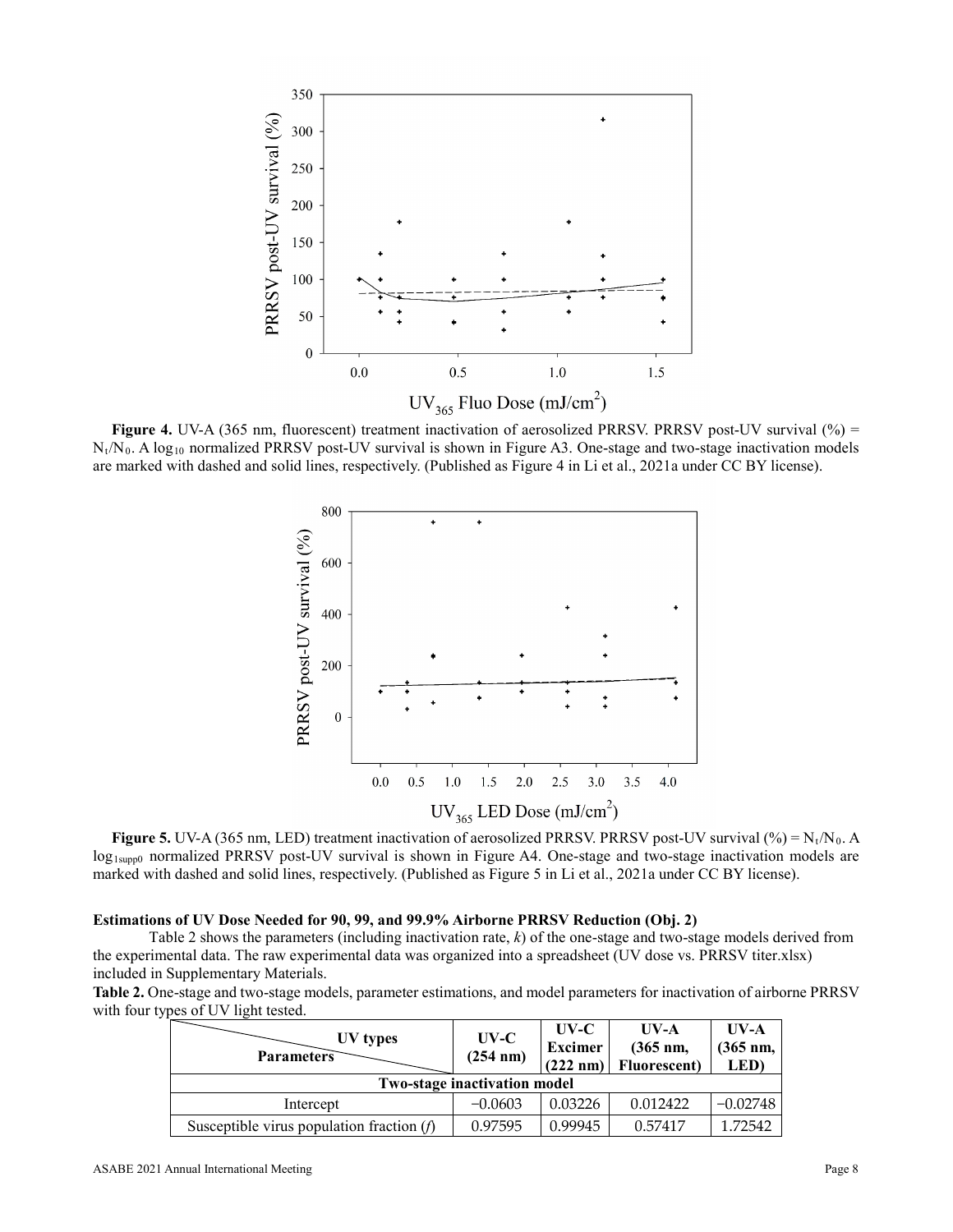| Resistant virus population fraction $(1 - f)$                                                 | 0.02405                     | 0.00055                        | 0.42583      | $-0.72542$   |  |
|-----------------------------------------------------------------------------------------------|-----------------------------|--------------------------------|--------------|--------------|--|
| Inactivation rate (constant), $k_1$ , for resistant<br>virus population (cm <sup>2</sup> /mJ) | $-1.34467$                  | $-24.1466$                     | $-0.13585$   | 0.88296      |  |
| Inactivation rate (constant), $k_2$ , for<br>susceptible virus population $(cm^2/mJ)$         | 15.55614                    | 42.39715                       | 2.89537      | 0.02075      |  |
| Lack-of-fit test $p$ -value                                                                   | $p = 0.228$                 | $= 0.8922$<br>$\boldsymbol{v}$ | $p = 0.2848$ | $p = 0.6532$ |  |
| One-stage inactivation model                                                                  |                             |                                |              |              |  |
| Intercept                                                                                     | $-0.4727$                   | $-0.06694$                     | $-0.09103$   | 0.08388      |  |
| Inactivation rate, $k$ (cm <sup>2</sup> /mJ)                                                  | 4.8512                      | 33.2674                        | 0.01556      | $-0.02183$   |  |
| Lack-of-fit test $p$ -value                                                                   | $p = 0.006781$ $p = 0.1813$ |                                | $p = 0.3336$ | $p = 0.7748$ |  |
|                                                                                               |                             |                                |              |              |  |

Both inactivation curves of UV-C germicidal (254 nm) and UV-C excimer (222 nm) fit better (with lack-of-fit *p*value  $> 0.1$ ) with a two-stage inactivation model rather than a one-stage inactivation model, with lack-of-fit *p*-value = 0.228 and 0.892, respectively. This finding is consistent with previous research on PRRSV [23]. It was not within this study's scope to determine why two-stage fits the data better than one-stage—that would be a different study and challenging to execute.

After incorporating the parameters from Table 2 to Eqn. (3) and (5), the model equations for each type of UV are expressed as follows.

For UV-C (254 nm) (data shown in Figure 2), one-stage and two-stage, respectively,

$$
log_{10} \frac{N_t}{N_0} = -4.8512 \cdot D_t - 0.4727 \tag{6}
$$

$$
log_{10} \frac{N_t}{N_0} = log_{10}[0.02405 \cdot 10^{1.34467 \cdot D_t} + 0.97595 \cdot 10^{-15.55614 \cdot D_t}] - 0.0603\tag{7}
$$

For UV-C (222 nm) (data shown in Figure 3), one-stage and two-stage, respectively,

$$
log_{10} \frac{N_t}{N_0} = -33.2674 \cdot D_t - 0.06694 \tag{8}
$$

$$
log_{10} \frac{N_t}{N_0} = log_{10}[0.00055 \cdot 10^{24.1466 \cdot D_t} + 0.99945 \cdot 10^{-42.39715 \cdot D_t}] + 0.03226 \tag{9}
$$

For UV-A (365 nm, fluorescent) (data shown in Figure 4), one-stage and two-stage, respectively,

$$
log_{10} \frac{N_t}{N_0} = -0.01556 \cdot D_t - 0.09103 \tag{10}
$$

$$
log_{10} \frac{N_t}{N_0} = log_{10}[0.42583 \cdot 10^{0.13585 \cdot D_t} + 0.57417 \cdot 10^{-2.89537 \cdot D_t}] +
$$
\n(11)

0.012422

For UV-C (365 nm, LED) (data shown in Figure 5), one-stage and two-stage, respectively,

$$
log_{10} \frac{N_t}{N_0} = 0.02183 D_t + 0.08388 \tag{12}
$$

$$
log_{10} \frac{N_t}{N_0} = log_{10}[-0.72542 \cdot 10^{-0.88296 \cdot D_t} + 1.72542 \cdot 10^{-0.02075 \cdot D_t}] -
$$
\n(13)

0.02748

Table 3 summarized the estimated or projected UV doses for target percentage (%) PRRSV reduction of 90, 99, and 99.9%, based on one-stage and two-stage models.

Table 3. Estimated the UV dose (mJ/cm<sup>2</sup>) needed for target % aerosolized PRRSV reduction in fast-moving air, using both one-stage and two-stage inactivation models.

|                           | $90\%$ (1-log)<br><b>Reduction</b> |            | $99\%$ (2-log)<br>Reduction |            | $99.9\%$ (3-log)        |            |
|---------------------------|------------------------------------|------------|-----------------------------|------------|-------------------------|------------|
|                           |                                    |            |                             |            | <b>Reduction</b>        |            |
|                           | l-stage                            | $2$ -stage | 1-stage                     | $2$ -stage | 1-stage                 | $2$ -stage |
| $UV-C(254 nm)$            | 0.109                              | 0.0681     | 0.315                       | 0.0872     | $0.521$ <sup>a</sup>    | 0.0943     |
| $UV-C(222 nm)$            | 0.0280                             | 0.0246     | 0.0581                      | 0.0429     | 0.0882                  | 0.0483     |
| $ UV-A (365 nm, fluor.) $ | 58.42                              |            | 122.684                     |            | 186.952                 |            |
| $UV-A$ (365 nm, LED)      | $-49.651$ <sup>b</sup>             | 58.285     | $-95.460b$                  | 106.478    | $-141.268$ <sup>b</sup> | 154.671    |

<sup>a</sup> UV-C (254 nm) dose needed to inactivate 99.9% aerosolized PRRSV was estimated to be 1.21 mJ/cm<sup>2</sup> by Cutler et al.,  $2012$  [22].  $\frac{b}{c}$  Negative values are not considered biologically meaningful, i.e., the UV light under these categories did not have an inactivation effect for the doses used in the experiment.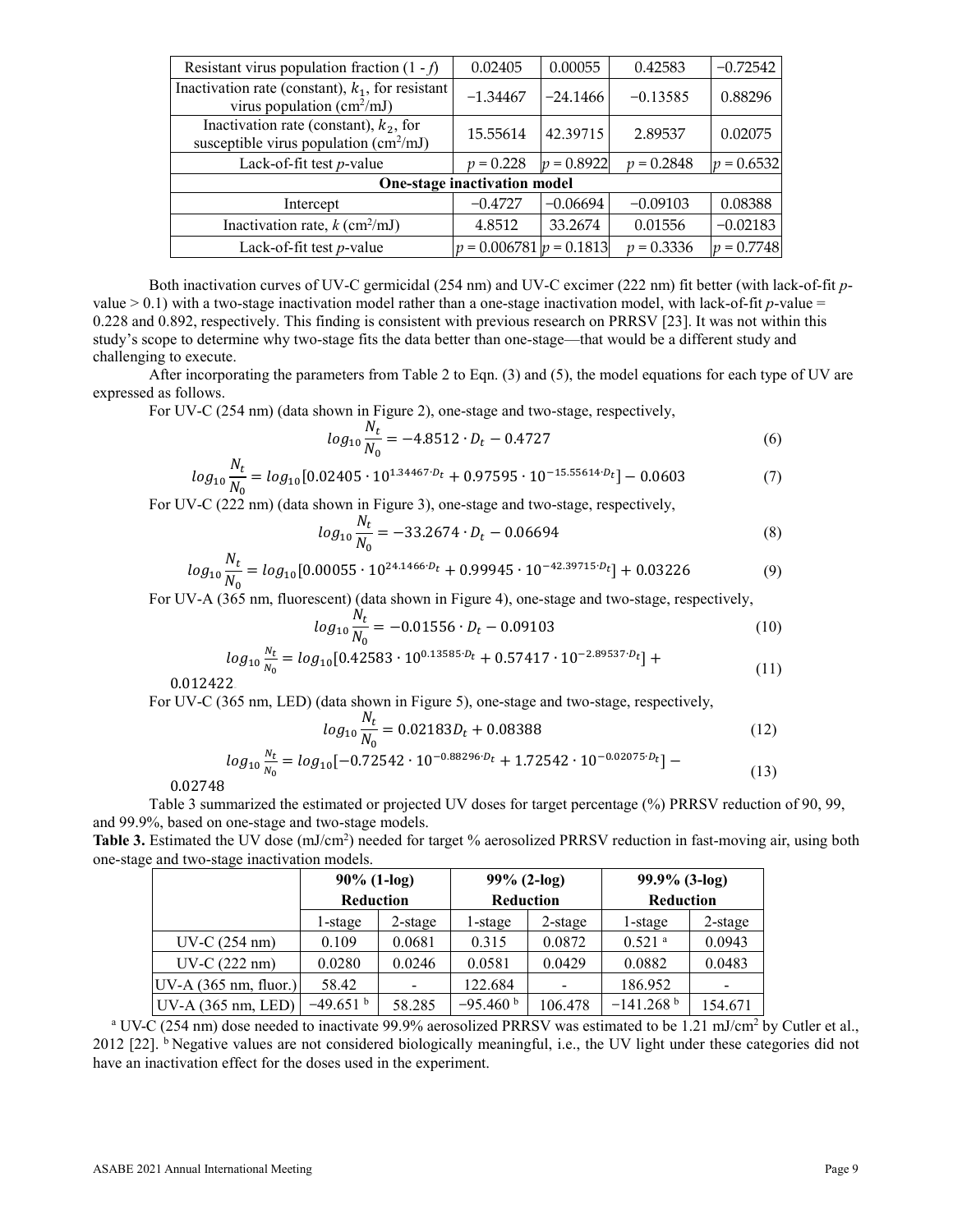### **Preliminary Techno-Economic Analysis of Potential Farm-Scale Application (Obj. 3)**

Table 4 shows the comparison of electricity cost (operational cost) among four different UV light types used for this laboratory-scale experiment.

**Table 4.** Comparison of electricity cost (operational cost) among four different UV light types used for this laboratory-scale experiment.

| UV Light                 | <b>Measured Power</b><br>Consumption $(W)$ <sup>a</sup> | Electricity<br><b>Consumption (kWh)</b> | Electricity<br>Cost <sup>c</sup> | Cost of UV<br>Lamps $d$   |
|--------------------------|---------------------------------------------------------|-----------------------------------------|----------------------------------|---------------------------|
| $UV-C (254 nm)$          | 50.5                                                    | 0.038                                   | <b>USD 0.0023</b>                | $<$ USD 100               |
| $UV-C(222 nm)$           | 250                                                     | 0.19                                    | <b>USD 0.0122</b>                | $\sim$ USD 600            |
| UV-A (365 nm,<br>fluor.) | 49.5                                                    | 0.037                                   | <b>USD 0.0022</b>                | $<$ USD 100               |
| $UV-A$ (365 nm, LED)     | 43.8                                                    | 0.033                                   | <b>USD 0.0019</b>                | $\sim$ USD 200 $^{\circ}$ |

**<sup>a</sup>** The total power consumption of all lamps used for each experiment, i.e., 4 bulbs for UV-C (254 nm) and UV-A (fluorescent), respectively; 1 lamp for UV-C excimer, and 1 lamp for UV-A (LED); **<sup>b</sup>** the percentage of effective UV irradiated area (on PRRSV) with respect to its total irradiation area (estimated); **<sup>c</sup>** electricity cost in rural areas (USA Midwest) = USD 0.12/kWh; **<sup>d</sup>** cost of UV lamps and fixtures, excluding other experimental devices, as described in the Material and Methods section;  $\epsilon$  cost estimation of a research-grade prototype of the LED lamp (LED board + power supply).

A summary of preliminary cost estimation of UV application vs. HEPA filtration system is shown in Table 5. The preliminary estimation only focused on the energy and material cost, but capital, construction or labor cost was *not* included.

**Table 5.** Estimations of the cost of implementing UV-C (254 nm) light or HEPA filtration treatment in a 1000-head swine barn with different swine types for 1 year. Estimations were based on extrapolations from this laboratory-scale study.

| Type                             | <b>Material Cost</b><br>(Hot Weather <sup>a</sup> ) | 1-Year Additional Electricity<br>Cost (Mixed Weather <sup>a</sup> ) | <b>Maintenance</b> | <b>Estimated</b><br><b>Total Cost</b> |
|----------------------------------|-----------------------------------------------------|---------------------------------------------------------------------|--------------------|---------------------------------------|
| UV light with pre-<br>filters    | <b>USD 30,000</b>                                   | <b>USD 16,000</b>                                                   | <b>USD 3,000</b>   | USD 49,000                            |
| HEPA filters with<br>pre-filters | <b>USD 39,900</b>                                   | N/A                                                                 | <b>USD 4,000</b>   | <b>USD 43,900</b>                     |

**<sup>a</sup>**Estimations and assumptions on the size of the farm, ventilation rates, and weather conditions are from MWPS-8 "Swine Housing and Equipment Handbook" (Midwest Plan Service, 1983).

# **Discussion**

### **UV Effectiveness and Inactivation Models**

To date, most of the research on ultraviolet inactivation of pathogens has been under static conditions, i.e., no viral aerosol generation or flow under UV irradiation (Holtkamp et al., 2020). Only a fraction of such research involved dynamic targets, i.e., fast-moving aerosols rather than stationary cell plates or Petri dishes. There are much more UV irradiation experiments on stationary (static) objects than on dynamic (flowing) targets, so is the case for PRRSV treatment. To date, Cutler et al. (2012) was the benchmark on UV irradiation on aerosolized PRRSV. Other research experiments focused on UV inactivation of PRRSV on stationary objects, e.g., on tissue culture plates (Cutler et al., 2011), on common farm surfaces (rubber, concrete, paper, etc.) (Dee et al., 2011), on samples inside irradiation chamber (Sinha and Häder, 2002).

In most cases, the UV doses cumulated in static systems were much higher than in dynamic systems because aerosols' flow significantly reduces the irradiation (contact) time on the targets (bacteria, viruses, etc.). However, according to Kowalski et al. (2000), the UV inactivation rates tend to be higher in dynamic conditions than in static conditions, and thus, less dose is needed. It was speculated that pathogens flowing and tumbling in the air can receive UV irradiation all around, while under static conditions, the exposure is only directed in one plane or side, and thus, it is less efficient.

The theoretical minimum titer determined using the Spearman–Kärber method was  $1 \times 10^{0.5}$  (or 0.5 log<sub>10</sub>) TCID<sub>50</sub>/mL. In this experiment, the detected PRRSV titer values were all above  $1 \times 10^{1.5}$  TCID<sub>50</sub>/mL, and the control samples (from Treatment 5) had a virus titer of about  $\sim$ 1  $\times$  10<sup>4</sup> TCID<sub>50</sub>/mL. This research showed that the UV chamber achieve up to  $\sim$ 2-log reduction in aerosolized PRRSV with a UV dose < 0.3 mJ/cm<sup>2</sup> (UV-C, 254 nm), or < 0.08 mJ/cm<sup>2</sup> (UV-C, 222 nm), under experimental conditions. The experiment itself did not achieve a higher level of PRRSV titer reduction. Considering this, the estimation of 1-log and 2-log airborne PRRSV reductions was reasonable and within the data scope, while estimation for 3-log reduction would be less accurate than the former two. Thus, the model was extrapolated to estimate the dose needed for a higher reduction level (i.e., > 2-log). The model's accuracy could be improved if the data represented a wider range of UV doses inactivating higher PRRSV titers. To estimate a UV dose required for a higher log reduction would require a higher initial concentration of virus load to start with. Extending the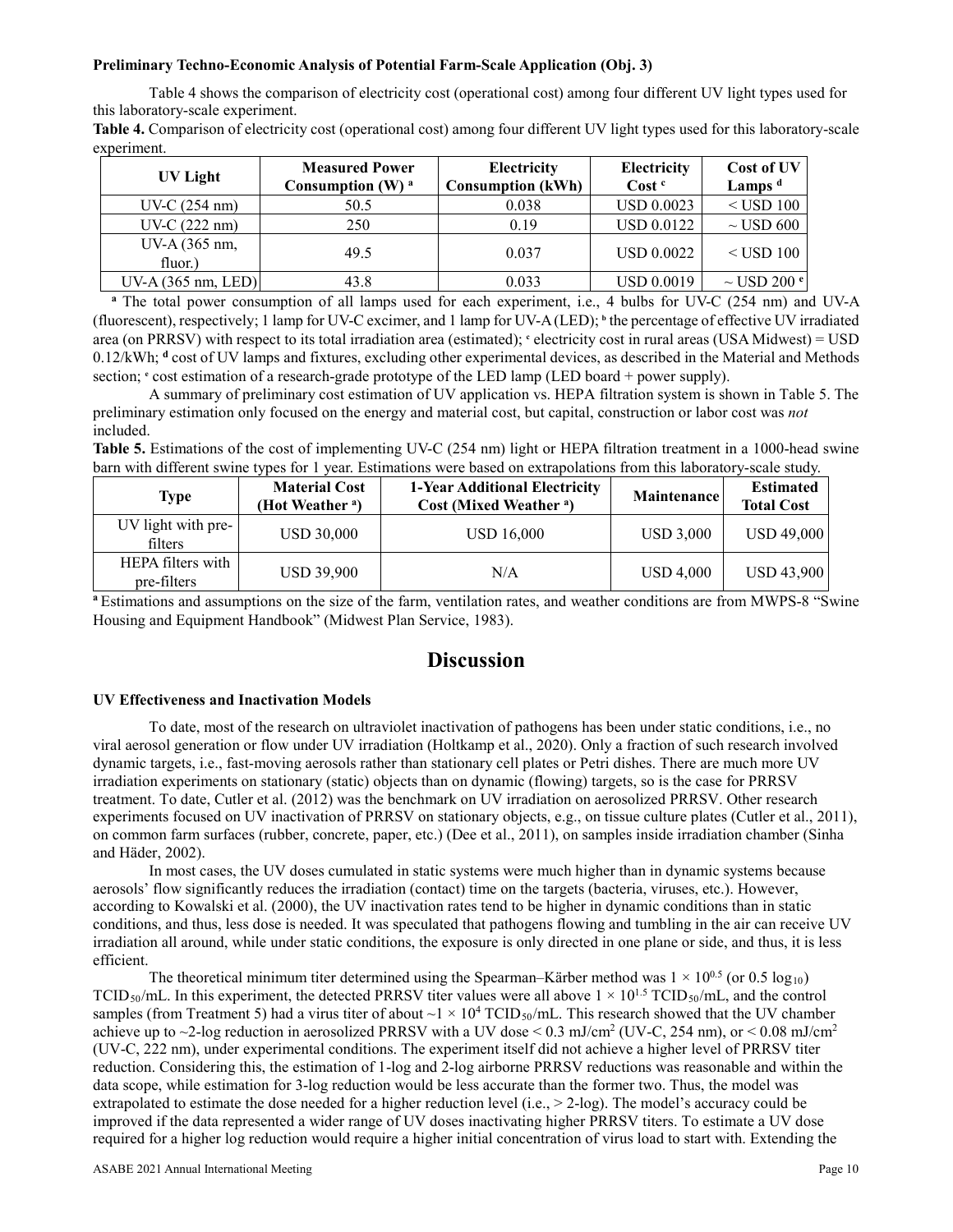sampling time may increase the initial PRRSV titer, but a very long sampling time may reduce virus viability before titration and, thus, reduce the virus titer's accuracy derived from cell culture plates.

The experimental data were evaluated using both one-stage and two-stage fit with inactivation models for all four types of UV light used in this experiment. The two-stage model provided a better fit with both UV-C 254 nm and UV-C 222 nm, with lack-of-fit  $p$ -values of 0.228 and 0.892 (both  $> 0.1$ ), respectively. Due to the magnitude difference of doses needed for 3-log reduction between one-stage and two-stage models, 0.521 and 0.0943 mJ/cm<sup>2</sup>, respectively, we reported both values for consideration, but  $0.521 \text{ mJ/cm}^2$  is more realistic and similar to the dose 1.21 mJ/cm<sup>2</sup> reported by Cutler et al. (2012). The estimated UV-C (222 nm) doses were similar between one-stage and two-stage models.

For UV-A (365 nm) (both fluorescent and LED-based), the reduction in PRRSV titer was not found for the dose up to 4.11 mJ/cm<sup>2</sup>. This experiment does not rule out UV-A's effectiveness, but a much higher UV dose may be needed to achieve the same log reduction or to have a significant germicidal effect.

### **Exploring the UV Inactivation Mechanism**

UV light inactivates pathogens by causing the DNA or RNA structure to distort, and thus, a normal replication cannot happen. Specifically, UV light may cause the formation of pyrimidine dimers between two adjacent or opposing pyrimidines. The dimers may eventually result in breaks in the genome by affecting the sugar backbone (Miller and Plagemann, 1974; Sauerbier and Hercules, 1978). The inactivation of the RNA by the UV-induced uracil dimers could also affect the RNA to serve as a transcription template (Delrue et al., 2012). It is noteworthy that UV-C has a stronger ability to induce dimer formation than UV-B, followed by UV-A [50]. UV does not directly eliminate the pathogen (bacteria or viruses); at least, this is not its primary means of inactivation, although, at a higher dose, this may happen by speculation. Thus, to understand and verify the mechanism of UV irradiation on PRRSV, an additional PCR test could be added in this experiment. If the PCR results show no significant reduction while bioassay does, that could help confirm the mechanism of UV inactivation to some extent.

#### **Techno-Economic Analysis**

Per feasibility evaluation, due to the high cost of UV-C excimer (in the magnitude of thousand USD per highpower lamp), the economic analysis was only conducted for generic UV-C (254 nm) lamps to consider its feasibility for farm-scale application. To date, the cost of UV-C excimer lamps is higher than the cost of generic UV-C (254 nm). Cost comparison for a 1,000-head swine barn, 1-year maintenance was conducted between the UV-C mercury-based lamp (254 nm) and HEPA filtration systems. The estimation indicated that the cost difference is within 25%. But this filtration cost estimate did not include the capital cost, estimated at ~USD 150–200 per sow (or ~USD 450,000–600,000 for 3,000-sow herd) as reported by Alonso et al., 2013. However, UV lamps usually need to be replaced after 8,000 h (< 1-y) of operation, while HEPA filters typically last for a few years if maintained well. On the other hand, the UV light system is less labor-intensive for monitoring and replacements. The UV light can be turned off when the risk is low, thus allowing farmers to make cost-conscious decisions. Based on these two factors, the cost comparison for a long-term implementation deserves more data collection and study to lead to a more data-driven metric.

# **Conclusions**

The results show that UV-C (254 nm) and UV-C excimer (222 nm) effectively inactivated aerosolized PRRSV up to 99% (2-log) with a dose  $< 0.3$  mJ/cm<sup>2</sup> for UV-C (254 nm) dose, or  $< 0.08$  mJ/cm<sup>2</sup> for UV-C (222 nm). UV doses needed for 1-log, 2-log, and 3-log virus titer reductions were estimated using both one-stage and two-stage inactivation models. For both types of UV-A (365 nm) lamps, no reduction in PRRSV titer was found with the UV dose used in this experiment. This experiment does not rule out UV-A effectiveness, but a much higher UV dose may be needed. Preliminary economic analysis showed that UV light costs the same magnitude as HEPA filtration systems in terms of materials and electricity at a farm-scale implementation. However, more data and research are needed to make accurate and long-term predictions.

#### **Supplementary Materials**

Supplementary Figures S1–S6 show the UV lamps used in this experiment, as well as demonstrations of measuring light intensity. Figure S1. UV-C (254 nm) germicidal lamps used in this experiment., Figure S2. UV-A (365 nm) fluorescent BLB (blacklight blue) lamps were used in this experiment., Figure S3. UV-C (222 nm) excimer lamp were used in this experiment., Figure S4. UV-A (365 nm) LED lamp was used in this experiment., Figure S5. This figure shows the setup of UV light intensity measurement. A UV sensor probe was covered by a quartz tube's semi-circular shape to simulate the light intensity in the middle plane of the quartz tube., Figure S6. This figure shows the setup of UV light intensity (irradiance) measurement. The operator wears a UV-proof face shield while measuring the UV light intensity. Another operator is recording the data from the radiometer screen (not shown in this photo)., Figure S7. This photo shows the setup to control the UV dose by short sections of PVC shielding the quartz tubes with the PRRSV aerosol from irradiation., Table S1. Summary of UV light intensities for UVC germicidal (254 nm) measured using a UV radiometer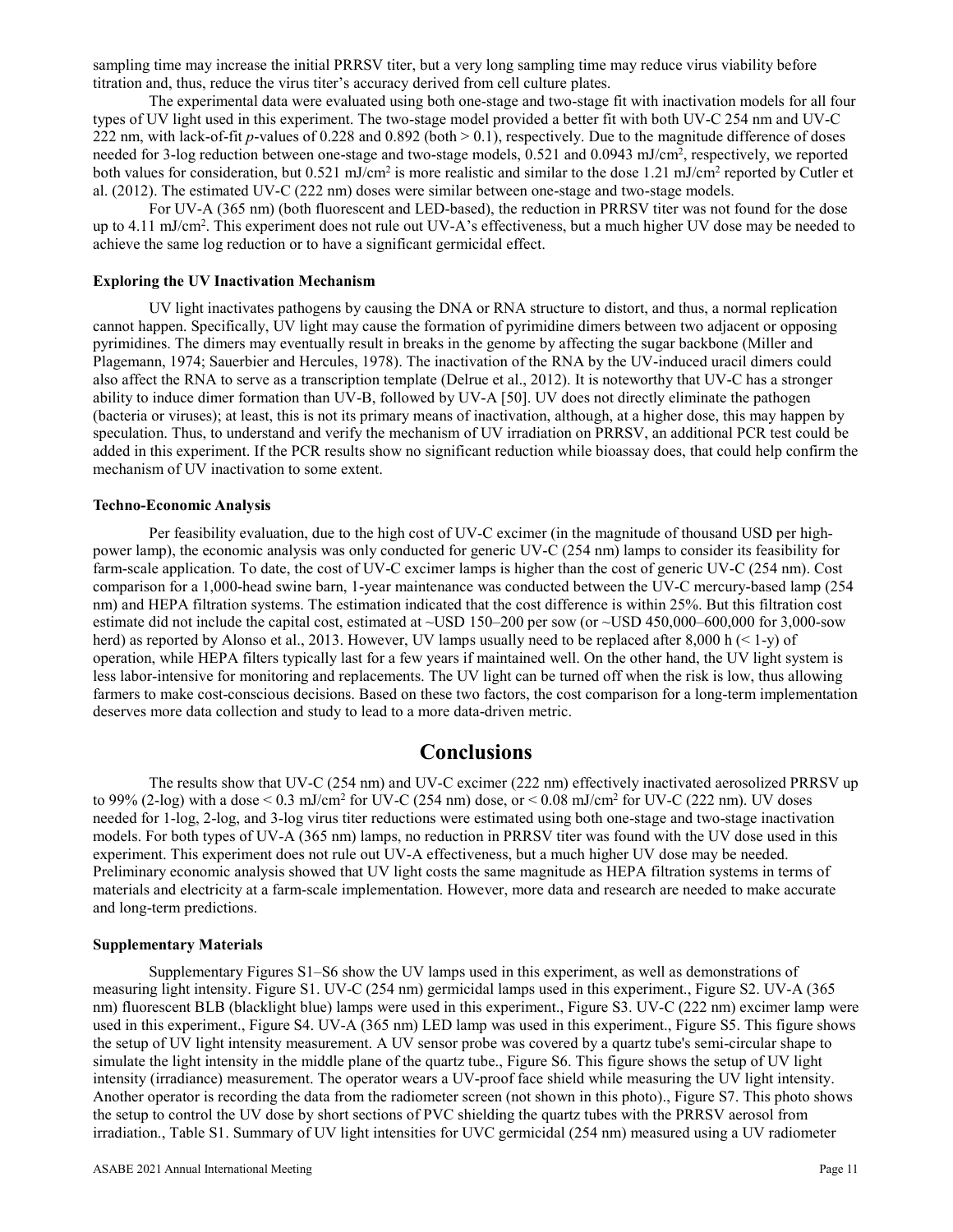with four different wavelength detector/filter combinations (185 nm, 220 nm, 254 nm, and 365 nm, respectively). Table S2. Summary of UV light intensities for UV-C excimer (222 nm) measured using a UV radiometer with four different wavelength detector/filter combinations (185 nm, 220 nm, 254 nm, and 365 nm, respectively). Table S3. Estimation of the cost of specific items for HEPA filtration., Table S4. Estimation of the cost of implementing HEPA filters in a 1000-head swine barn with different swine types for 1 year. A well-organized Excel spreadsheet (UV dose vs. PRRSV titer.xlsx) is provided, including UV doses and infectious PRRSV titer data.

### **Author Contributions**

Conceptualization, J.A.K, J.J.Z., S.J.H., and W.S.J.; methodology, J.A.K., J.J.Z., J.Z., P.L., T.-Y.C., and W.Y.-I.; validation, P.L., J.A.K., J.J.Z., T.-Y.C., M.L., and B.C.; formal analysis, T.-Y.C., and P.L.; investigation P.L. and T.-Y.C.; resources P.L., J.A.K., T.-Y.C., W.Y.-I., J.J.Z., and J.Z.; data curation P.L. and T.-Y.C.; writing—original draft preparation, P.L.; writing—review and editing, J.A.K., J.J.Z., J.Z., W.S.J., and P.L.; visualization, P.L.; supervision, J.A.K., J.J.Z., and J.Z.; project administration, J.A.K. and J.J.Z.; funding acquisition, J.A.K., J.J.Z., J.Z., W.S.J., and S.J.H. All authors have read and agreed to the published version of the manuscript.

### **Funding**

This project was funded by checkoff dollars through the National Pork Board (NPB). (Project Title: Mitigation of PRRS transmission with UV light treatment of barn inlet air: proof-of-concept. Project number: NPB #18-160. In addition, this research was partially supported by the Iowa Agriculture and Home Economics Experiment Station, Ames, Iowa. Project no. IOW05556 (Future Challenges in Animal Production Systems: Seeking Solutions through Focused Facilitation) sponsored by the Hatch Act and State of Iowa funds (J.A.K.).

### **Institutional Review Board Statement**

The Institutional Biosafety Committee (IBC) of Iowa State University approved the study on April 14, 2020. Reference number: IBC-20-016. Title: Mitigation of PRRS transmission with UV light treatment of barn inlet air: proofof-concept. An amendment to the protocol was approved on August 24, 2020.

#### **Data Availability Statement**

The raw data are available in a spreadsheet (UV dose vs. PRRSV titer.xlsx).

#### **Acknowledgments**

The authors are very thankful to Haiyan Huang (Veterinary Diagnostic Laboratory staff) for her help on lab skill improvements, Dr. Chumki Banik for her help with purchasing, Danielle Wrzesinski for her help in preparing the experimental setup, Dr. Aaron Stephan and Hoa-Thanh Huynh from ONCE Inc. for the research prototype LED lamp.

# **Conflicts of Interest**

The authors declare no conflict of interest. The funders had no role in the design of the study, in the collection, analyses, or interpretation of data, in the writing of the manuscript, or in the decision to publish the results.

# **Reference**

Alonso, C., Murtaugh, M. P., Dee, S. A., & amp; Davies, P. R. (2013). Epidemiological study of air filtration systems for preventing PRRSV infection in large sow herds. Preventive Veterinary Medicine, 112(1-2), 109-117. doi:10.1016/j.prevetmed.2013.06.001

Bolton, J. R., & amp; Cotton, C. A. (2008). The ultraviolet disinfection handbook. Denver, Colorado: AWWA.

- Buonanno, M., Ponnaiya, B., Welch, D., Stanislauskas, M., Randers-Pehrson, G., Smilenov, L., . . . Brenner, D. J. (2017). Germicidal Efficacy and Mammalian Skin Safety of 222-nm UV Light. Radiation Research, 187(4), 493-501. doi:10.1667/rr0010cc.1
- Cecil, H. R. (1964). Techniques in experimental virology. In Techniques in experimental virology (pp. 183-186). New York: Academic Press.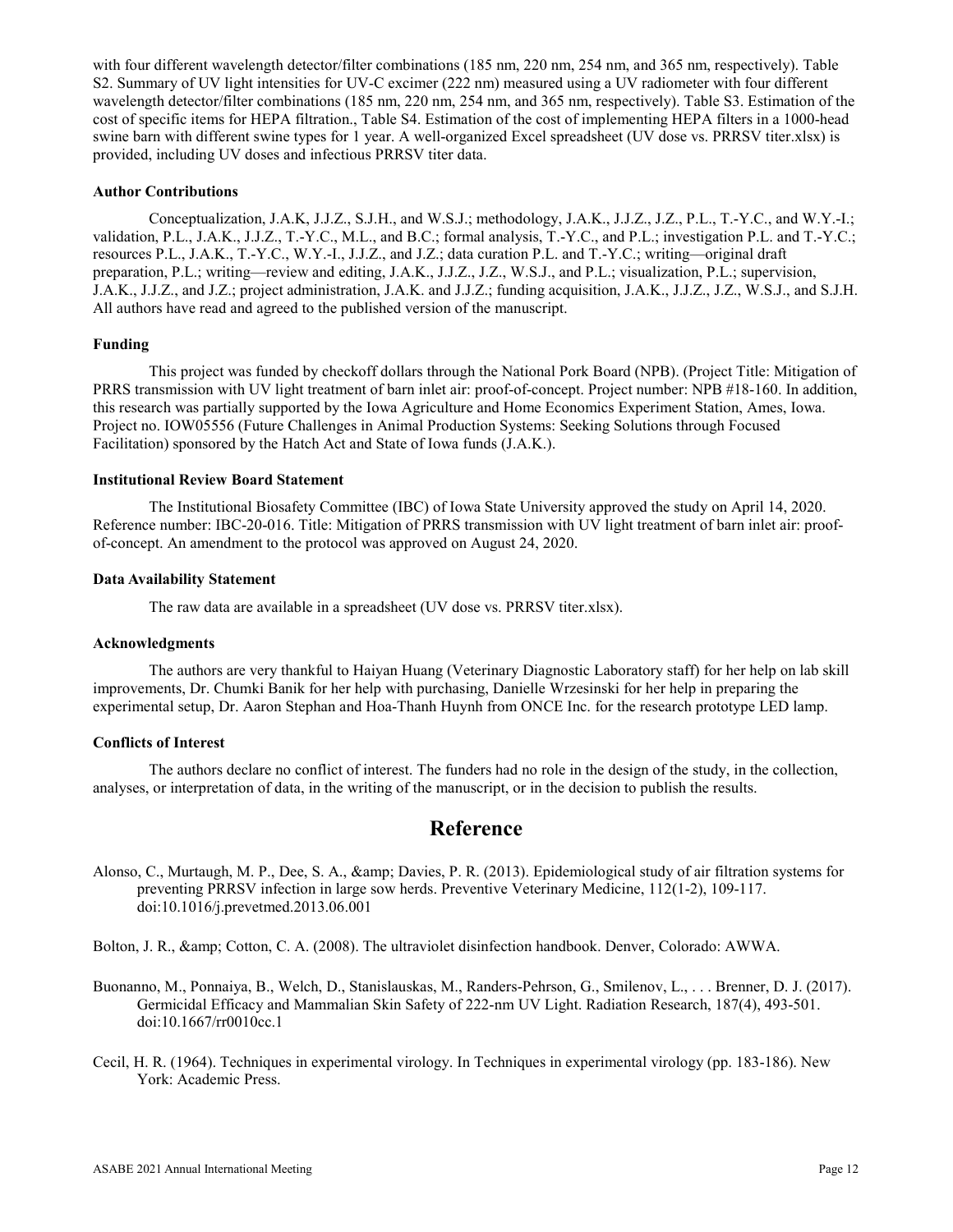- Cutler, T. D., Wang, C., Hoff, S. J., & amp; Zimmerman, J. J. (2012). Effect of temperature and relative humidity on ultraviolet (UV254) inactivation of airborne porcine respiratory and reproductive syndrome virus. Veterinary Microbiology, 159(1-2), 47-52. doi:10.1016/j.vetmic.2012.03.044
- Cutler, T., Wang, C., Qin, Q., Zhou, F., Warren, K., Yoon, K., . . . Zimmerman, J. (2011). Kinetics of UV254 inactivation of selected viral pathogens in a static system. Journal of Applied Microbiology, 111(2), 389-395. doi:10.1111/j.1365-2672.2011.05046.x
- Cutler, T., Wang, C., Qin, Q., Zhou, F., Warren, K., Yoon, K., . . . Zimmerman, J. (2011). Kinetics of UV254 inactivation of selected viral pathogens in a static system. Journal of Applied Microbiology, 111(2), 389-395. doi:10.1111/j.1365-2672.2011.05046.x
- Dee, S., & amp; Joo, H. (1994). Prevention of the spread of porcine reproductive and respiratory syndrome virus in endemically infected pig herds by nursery depopulation. Veterinary Record, 135(1), 6-9. doi:10.1136/vr.135.1.6
- Dee, S., Otake, S., & amp; Deen, J. (2010). Use of a production region model to assess the efficacy of various air filtration systems for preventing airborne transmission of porcine reproductive and respiratory syndrome virus and Mycoplasma hyopneumoniae: Results from a 2-year study. Virus Research, 154(1-2), 177-184. doi:10.1016/j.virusres.2010.07.022
- Dee, S., Otake, S., & amp; Deen, J. (2011). An evaluation of ultraviolet light (UV254) as a means to inactivate porcine reproductive and respiratory syndrome virus on common farm surfaces and materials. Veterinary Microbiology, 150(1-2), 96-99. doi:10.1016/j.vetmic.2011.01.014
- Dee, S., Otake, S., Deen, J., & amp; Pijoan, C. (2005). Evaluation of an air-filtration system for preventing aerosol transmission of porcine reproductive and respiratory syndrome virus. Can. J. Vet. Res., 69, 293-298.
- Dee, S., Otake, S., Oliveira, S., & amp; Deen, J. (2009). Evidence of long distance airborne transport of porcine reproductive and respiratory syndrome virus andMycoplasma hyopneumoniae. Veterinary Research, 40(4), 39. doi:10.1051/vetres/2009022
- Delrue, I., Verzele, D., Madder, A., & amp; Nauwynck, H. J. (2012). Inactivated virus vaccines from chemistry to prophylaxis: Merits, risks and challenges. Expert Review of Vaccines, 11(6), 695-719. doi:10.1586/erv.12.38
- Elzhov, T. V., Mullen, K. M., Spiess, A., & amp; Bolker, B. (2016). Minpack.lm: R Interface to the Levenberg-Marquardt Nonlinear Least-Squares Algorithm Found in MINPACK, Plus Support for Bounds. Retrieved March 6, 2021, from https://CRAN.R-project.org/package=minpack.lm
- Fox, J.; Weisberg, S. (2019). An r companion to applied regression, third edition. Retrieved April 30, 2021, from https://socialsciences.mcmaster.ca/jfox/Books/Companion
- Hamilton, M. A., Russo, R. C., & amp; Thurston, R. V. (1977). Trimmed Spearman-Karber method for estimating median lethal concentrations in toxicity bioassays. Environmental Science & amp; Technology, 11(7), 714-719. doi:10.1021/es60130a004
- Hermann, J. R., Hoff, S. J., Yoon, K. J., Burkhardt, A. C., Evans, R. B., & Zimmerman, J. J. (2006). Optimization of a Sampling System for Recovery and Detection of Airborne Porcine Reproductive and Respiratory Syndrome Virus and Swine Influenza Virus. Applied and Environmental Microbiology, 72(7), 4811-4818. doi:10.1128/aem.00472- 06
- Hermann, J. R., Hoff, S. J., Yoon, K. J., Burkhardt, A. C., Evans, R. B., & Zimmerman, J. J. (2006). Optimization of a Sampling System for Recovery and Detection of Airborne Porcine Reproductive and Respiratory Syndrome Virus and Swine Influenza Virus. Applied and Environmental Microbiology, 72(7), 4811-4818. doi:10.1128/aem.00472- 06
- Hill, H. (1990). Overview and history of Mystery Swine Disease (Swine infertility/respiratory syndrome) (pp. 29-31). Denver, Colorado: Livestock Conservation Institute.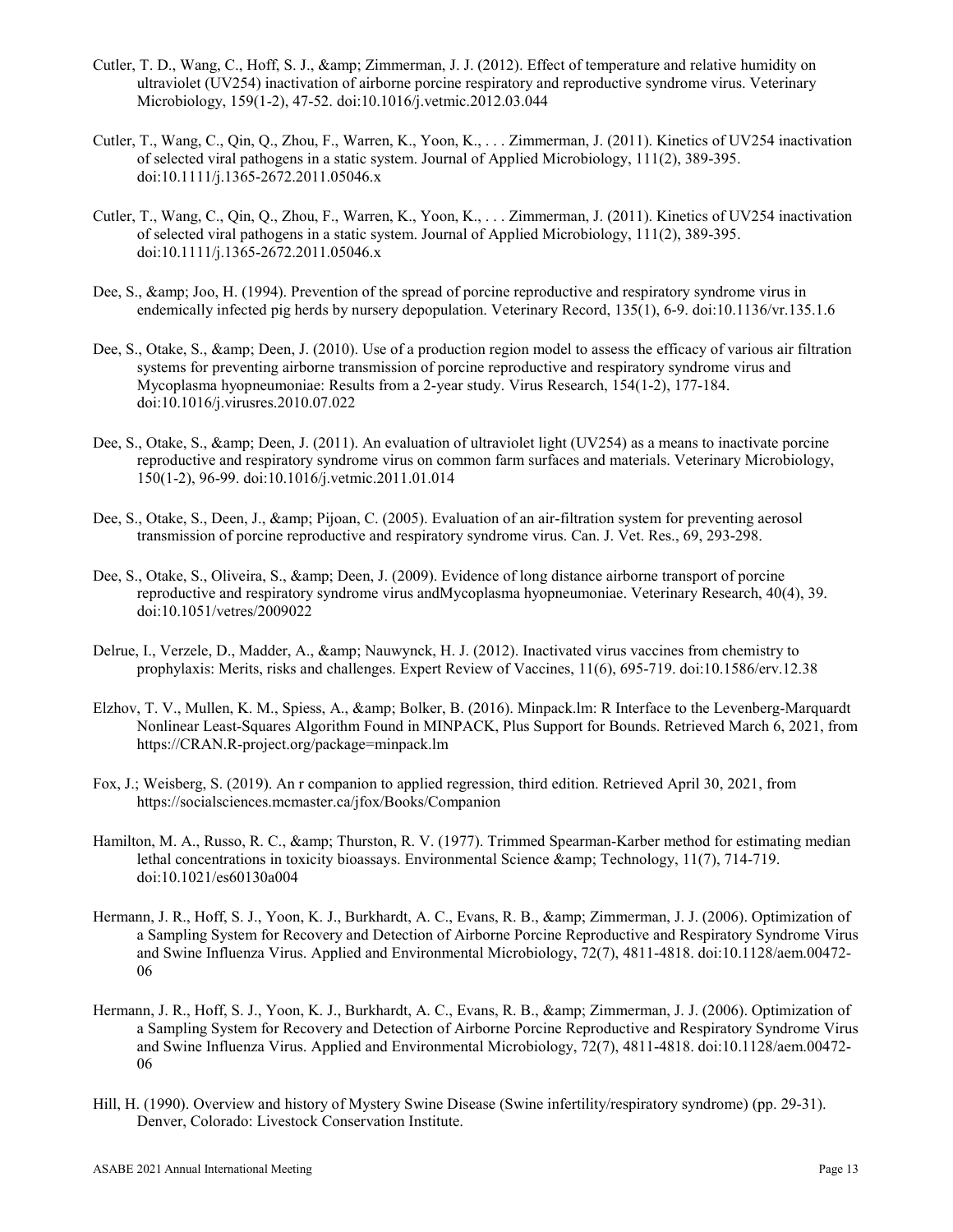- Holtkamp, D. J., Kliebenstein, J. B., Zimmerman, J. J., Neumann, E., Rotto, H., Yoder, T. K., . . . Haley, C. (2013). Economic Impact of Porcine Reproductive and Respiratory Syndrome Virus on U.S. Pork Producers. doi:10.31274/ans\_air-180814-28
- Holtkamp, D., Johnson, C., Koziel, J., Li, P., Murray, D., Ruston, C., . . . Wedel, K. (2020). Ultraviolet C (UVC) Standards and Best Practices for the Swine Industry. Retrieved March 6, 2021, from https://lib.dr.iastate.edu/abe\_eng\_reports/29
- Jedele, D. G., Meador, N. F., Phillips, R. E., Jordan, K. A., Bates, D. W., Louden, T. L., . . . Curtis, J. O. (1983). MWPS-8 Swine Housing and Equipment Handbook (4th ed.). Ames, IA: Iowa State University.
- Kim, H. S., Kwang, J., Yoon, I. J., Joo, H. S., & amp; Frey, M. L. (1993). Enhanced replication of PORCINE reproductive and respiratory Syndrome (PRRS) virus in a Homogeneous subpopulation OF Ma-104 cell line. Archives of Virology, 133(3-4), 477-483. doi:10.1007/bf01313785
- Kowalski, W. J., Bahnfleth, W. P., Witham, D. L., Severin, B. F., & amp; Whittam, T. S. (2000, October). Mathematical Modeling of Ultraviolet Germicidal Irradiation for Air Disinfection. Quantitative Microbiology, 2, 249-270.
- Koziel, J. A., Zimmerman, J. J., Jenks, W. S., & amp; Hoff, S. J. (2020). Mitigation of PRRS transmission with UV light treatment of barn inlet air: Proof-of-concept (Rep. No. 18-160). Des Moines, IA: National Pork Board.
- Kärber, G. (1931). Beitrag zur Kollektiven Behandlung PHARMAKOLOGISCHER REIHENVERSUCHE. Naunyn-Schmiedebergs Archiv Für Experimentelle Pathologie Und Pharmakologie, 162(4), 480-483. doi:10.1007/bf01863914
- La, A., Zhang, Q., Levin, D. B., & amp; Coombs, K. M. (2019). The Effectiveness of Air Ionization in Reducing Bioaerosols and Airborne PRRS Virus in a Ventilated Space. Transactions of the ASABE, 62(5), 1299-1314. doi:10.13031/trans.13430
- Larger, K. M., & amp; Mengeling, W. L. (2000). Experimental aerosol transmission of pseudorabies virus and porcine reproductive and respiratory syndrome virus. In In Proceedings of the American Association of Swine Practitioners 2000 Annual Meeting (pp. 409-410). Indianapolis, IN: American Association of Swine Practitioners (AASP).
- Lee, M., Koziel, J. A., Murphy, W., Jenks, W. S., Fonken, B., Storjohann, R., . . . Ahn, H. (2021). Design and Testing of Mobile Laboratory for Mitigation of Gaseous Emissions from Livestock Agriculture with Photocatalysis. International Journal of Environmental Research and Public Health, 18(4), 1523. doi:10.3390/ijerph18041523
- Lee, M., Li, P., Koziel, J. A., Ahn, H., Wi, J., Chen, B., . . . Jenks, W. S. (2020). Pilot-Scale Testing of UV-A Light Treatment for Mitigation of NH3, H2S, GHGs, VOCs, Odor, and O3 Inside the Poultry Barn. Frontiers in Chemistry, 8. doi:10.3389/fchem.2020.00613
- Lee, M., Li, P., Koziel, J. A., Ahn, H., Wi, J., Chen, B., . . . Jenks, W. S. (2020). Pilot-Scale Testing of UV-A Light Treatment for Mitigation of NH3, H2S, GHGs, VOCs, Odor, and O3 Inside the Poultry Barn. Frontiers in Chemistry, 8. doi:10.3389/fchem.2020.00613
- Lee, M., Li, P., Koziel, J. A., Ahn, H., Wi, J., Chen, B., . . . Jenks, W. S. (2020). Pilot-Scale Testing of UV-A Light Treatment for Mitigation of NH3, H2S, GHGs, VOCs, Odor, and O3 Inside the Poultry Barn. Frontiers in Chemistry, 8. doi:10.3389/fchem.2020.00613
- Lee, M., Wi, J., Koziel, J. A., Ahn, H., Li, P., Chen, B., . . . Jenks, W. (2020). Effects of UV-A Light Treatment on Ammonia, Hydrogen Sulfide, Greenhouse Gases, and Ozone in Simulated Poultry Barn Conditions. Atmosphere, 11(3), 283. doi:10.3390/atmos11030283
- Li, P., Koziel, J. A., Zimmerman, J. J., Zhang, J., Cheng, T., Yim-Im, W., . . . Hoff, S. J. (2021a). Mitigation of Airborne PRRSV Transmission with UV Light Treatment: Proof-of-Concept. Agriculture, 11(3), 259. doi:10.3390/agriculture11030259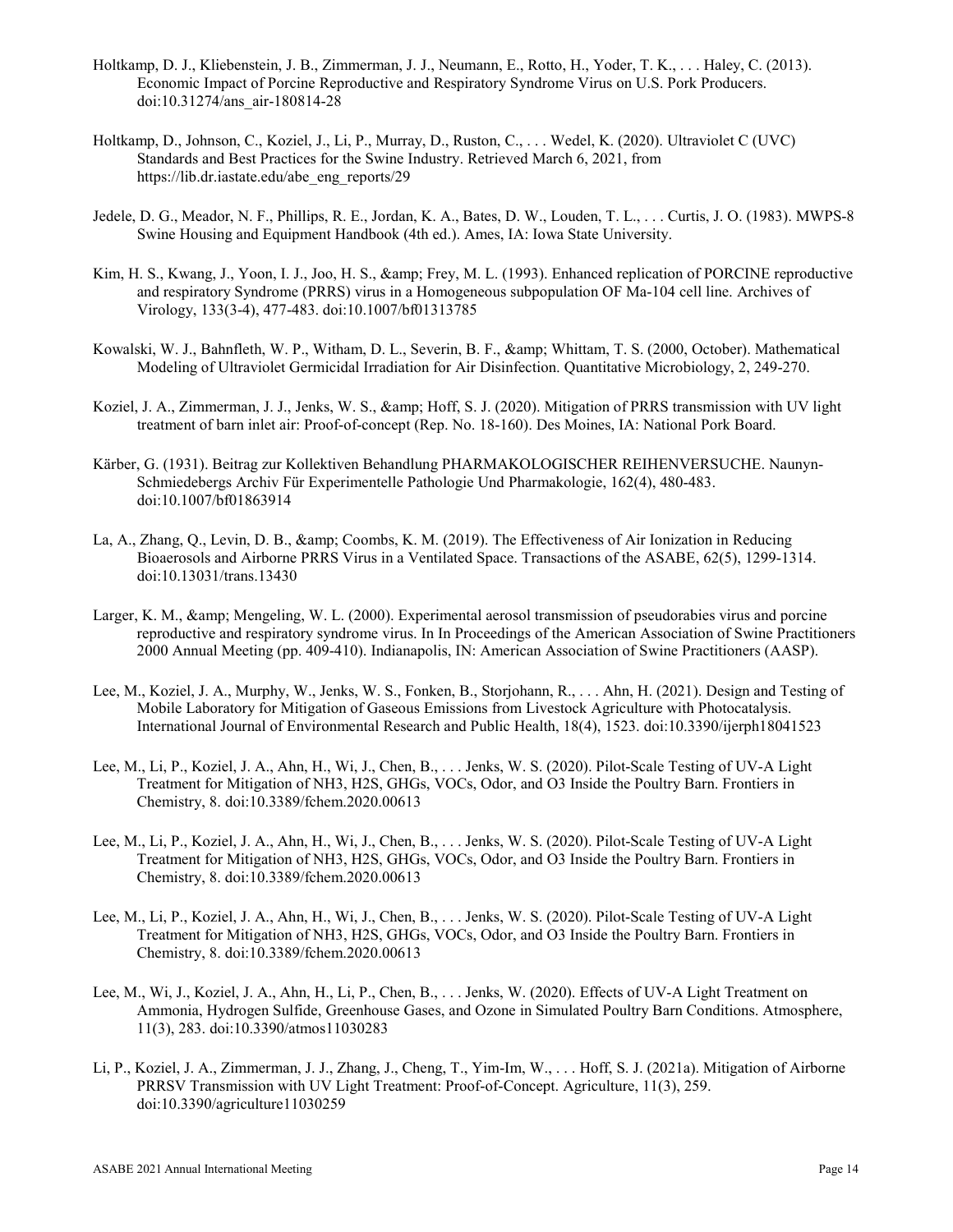- Li, P., Koziel, J. A., Zimmerman, J. J., Hoff, S. J., Zhang, J., Cheng, T., . . . Jenks, W.S. (2021b). Designing and testing of a system for aerosolization and recovery of viable porcine reproductive and respiratory syndrome virus (PRRSV): theoretical and engineering considerations. *Frontiers in Bioengineering and Biotechnology*, in press. doi: 10.3389/fbioe.2021.659609.
- Maurer, D. L., & amp; Koziel, J. A. (2019). On-farm pilot-scale testing of black ultraviolet light and photocatalytic coating for mitigation of odor, odorous VOCs, and greenhouse gases. Chemosphere, 221, 778-784. doi:10.1016/j.chemosphere.2019.01.086
- McAuslan, B. R. (1965). Techniques in EXPERIMENTAL Virology. R. J. G. harris, ED. Academic Press, New York, 1964. Xiv + 450 Pp. ILLUS. \$15. Science, 148(3670), 627-627. doi:10.1126/science.148.3670.627
- Midwest Plan Service. (1983). Swine Housing and Equipment Handbook (4th ed.). Ames, IA: Iowa State University.
- Miller, M. (2017). Annual PRRS Costs Fall \$83.3 Million Productivity Gains Blunt the Impact of PRRS on the U.S. Herd. Pork Checkoff Report, 36(2), 38-39.
- Nan, Y., Wu, C., Gu, G., Sun, W., Zhang, Y., & amp; Zhou, E. (2017). Improved Vaccine against PRRSV: Current Progress and Future Perspective. Frontiers in Microbiology, 8. doi:10.3389/fmicb.2017.01635
- Nathues, H., Alarcon, P., Rushton, J., Jolie, R., Fiebig, K., Jimenez, M., . . . Nathues, C. (2017). Cost of porcine reproductive and respiratory syndrome virus at individual farm level – An economic disease model. Preventive Veterinary Medicine, 142, 16-29. doi:10.1016/j.prevetmed.2017.04.006
- Neumann, E. J., Kliebenstein, J. B., Johnson, C. D., Mabry, J. W., Bush, E. J., Seitzinger, A. H., . . . Zimmerman, J. J. (2005). Assessment of the economic impact of porcine reproductive and respiratory syndrome on swine production in the United States. Journal of the American Veterinary Medical Association, 227(3), 385-392. doi:10.2460/javma.2005.227.385
- Otake, S., Dee, S. A., Jacobson, L., Pijoan, C., & amp; Torremorell, M. (2002). Evaluation of aerosol transmission of porcine reproductive and respiratory syndrome virus under controlled field conditions. Veterinary Record, 150(26), 804-808. doi:10.1136/vr.150.26.804
- Otake, S., Dee, S., Corzo, C., Oliveira, S., & amp; Deen, J. (2010). Long-distance airborne transport of infectious PRRSV and Mycoplasma hyopneumoniae from a swine population infected with multiple viral variants. Veterinary Microbiology, 145(3-4), 198-208. doi:10.1016/j.vetmic.2010.03.028
- Pinheiro, J., Bates, D., DebRoy, S., & amp; Sarkar, D. (2021, February 04). Linear and Nonlinear mixed effects models [R package NLME VERSION 3.1-152]. Retrieved March 6, 2021, from https://cran.rproject.org/web/packages/nlme/index.html
- PORCINE REPRODUCTIVE AND RESPIRATORY SYNDROME (PRRS). (n.d.). Retrieved January 26, 2021, from https://www.swineresource.com/respiratorydiseases/prrs?gclid=EAIaIQobChMI\_Nm\_74Su6QIViAiICR0U1ggLEAAYASAAEgKwfvD\_BwE
- Riley, R. L., & amp; Kaufman, J. E. (1972). Effect of Relative Humidity on the Inactivation of Airborne Serratia marcescens by Ultraviolet Radiation. Appl Microbiol., 23(6), 1113-1120.
- Sauerbier, W., & amp; Hercules, K. (1978). Gene and transcription unit mapping by radiation effects. Annual Review of Genetics, 12(1), 329-363. doi:10.1146/annurev.ge.12.120178.001553
- Sinha, R. P., & amp; Häder, D. (2002). UV-induced DNA damage and repair: A review. Photochemical & amp; Photobiological Sciences, 1(4), 225-236. doi:10.1039/b201230h
- Stephan, A. B. (2017, November 01). Reduction in swine pathogen numbers by a UVC germicidal chamber. Retrieved February 09, 2021, from https://www.nationalhogfarmer.com/animal-health/reduction-swine-pathogen-numbersuvc-germicidal-chamber